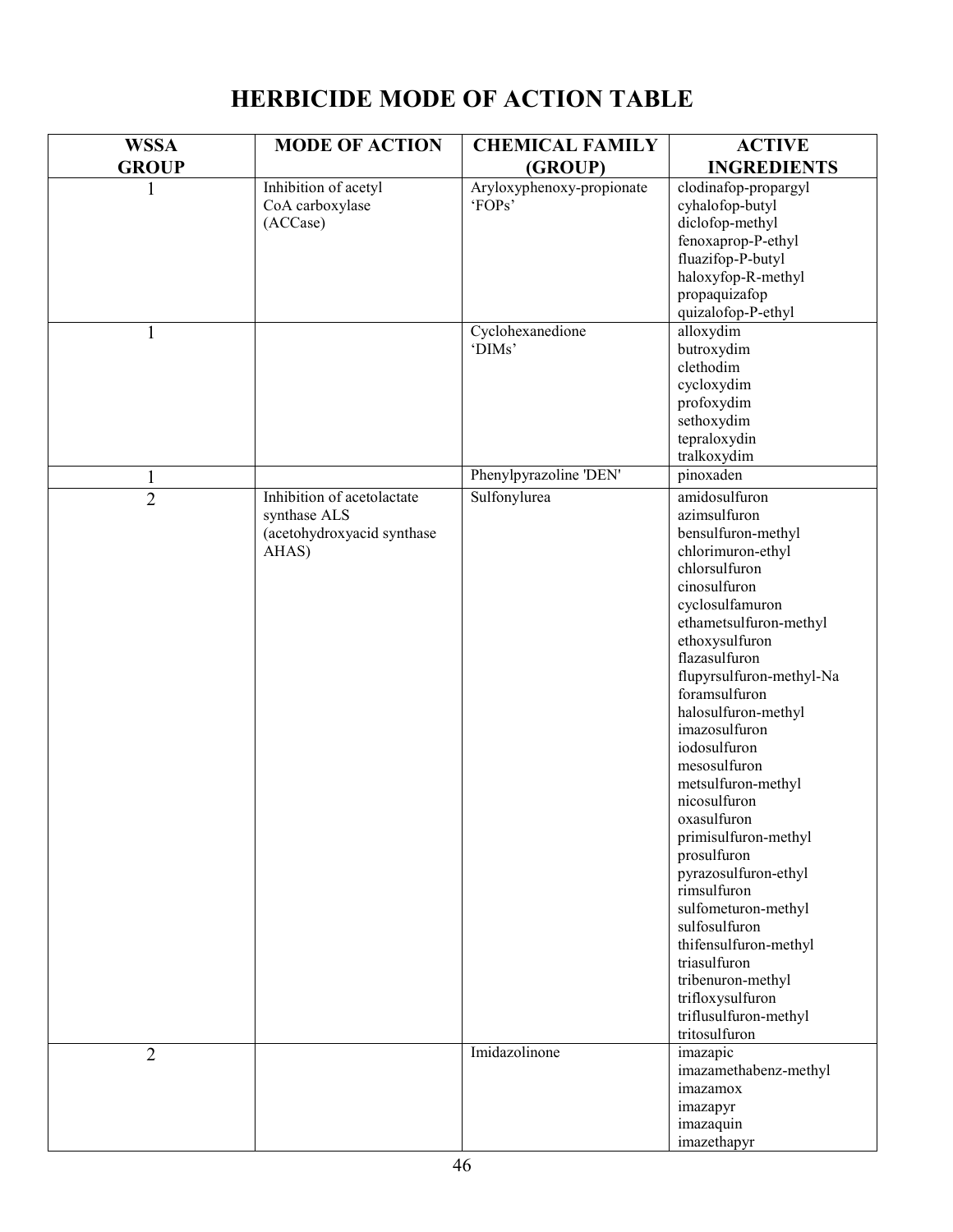| <b>WSSA</b>    | <b>MODE OF ACTION</b>          | <b>CHEMICAL FAMILY</b>                 | <b>ACTIVE</b>                                  |
|----------------|--------------------------------|----------------------------------------|------------------------------------------------|
| <b>GROUP</b>   |                                | (GROUP)                                | <b>INGREDIENTS</b>                             |
| $\overline{2}$ |                                | Triazolopyrimidine                     | cloransulam-methyl                             |
|                |                                |                                        | diclosulam                                     |
|                |                                |                                        | florasulam                                     |
|                |                                |                                        | flumetsulam                                    |
|                |                                |                                        | metosulam                                      |
|                |                                |                                        | penoxsulam                                     |
| $\overline{2}$ |                                | Pyrimidinyl(thio)benzoate              | bispyribac-Na                                  |
|                |                                |                                        | pyribenzoxim                                   |
|                |                                |                                        | pyriftalid                                     |
|                |                                |                                        | pyrithiobac-Na                                 |
|                |                                |                                        | pyriminobac-methyl<br>flucarbazone-Na          |
| $\overline{2}$ |                                | Sulfonylaminocarbonyl-<br>triazolinone |                                                |
|                | Microtubule assembly           | Dinitroaniline                         | propoxycarbazone-Na<br>$benefin = benfluralin$ |
| 3              | inhibition                     |                                        | butralin                                       |
|                |                                |                                        | dinitramine                                    |
|                |                                |                                        | ethalfluralin                                  |
|                |                                |                                        | oryzalin                                       |
|                |                                |                                        | pendimethalin                                  |
|                |                                |                                        | trifluralin                                    |
| $\overline{3}$ |                                | Phosphoroamidate                       | amiprophos-methyl                              |
|                |                                |                                        | butamiphos                                     |
| $\overline{3}$ |                                | Pyridine                               | dithiopyr                                      |
|                |                                |                                        | thiazopyr                                      |
| $\overline{3}$ |                                | Benzamide                              | propyzamide = pronamide                        |
|                |                                |                                        | tebutam                                        |
| 3              |                                | Benzoic acid                           | $DCPA = chlorthal-dimethyl$                    |
| $\overline{4}$ | Action like indole acetic acid | Phenoxy-carboxylic-acid                | clomeprop                                      |
|                | (synthetic auxins)             |                                        | $2,4-D$                                        |
|                |                                |                                        | $2,4$ -DB                                      |
|                |                                |                                        | $dichlorprop = 2,4-DP$                         |
|                |                                |                                        | <b>MCPA</b><br><b>MCPB</b>                     |
|                |                                |                                        | $mecoprop = MCPP = CMPP$                       |
| $\overline{4}$ |                                | Benzoic acid                           | chloramben                                     |
|                |                                |                                        | dicamba                                        |
|                |                                |                                        | <b>TBA</b>                                     |
| $\overline{4}$ |                                | Pyridine carboxylic acid               | clopyralid                                     |
|                |                                |                                        | fluroxypyr                                     |
|                |                                |                                        | picloram                                       |
|                |                                |                                        | triclopyr                                      |
| $\overline{4}$ |                                | Quinoline carboxylic acid              | quinclorac                                     |
|                |                                |                                        | (also group L)                                 |
|                |                                |                                        | quinmerac                                      |
| $\overline{4}$ |                                | Other                                  | benazolin-ethyl                                |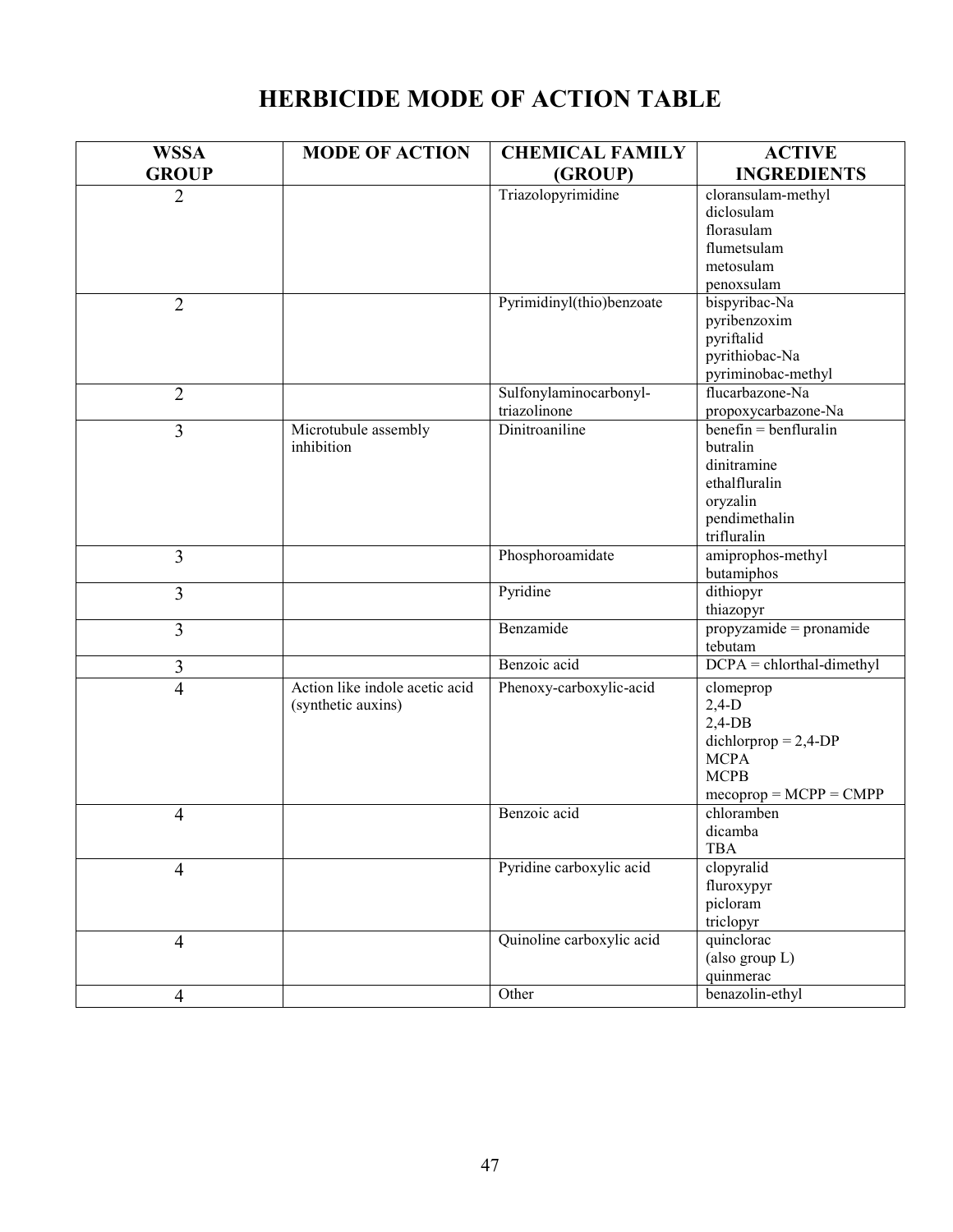| <b>WSSA</b>    | <b>MODE OF ACTION</b>           | <b>CHEMICAL FAMILY</b> | <b>ACTIVE</b>           |
|----------------|---------------------------------|------------------------|-------------------------|
| <b>GROUP</b>   |                                 | (GROUP)                | <b>INGREDIENTS</b>      |
| 5              | Inhibition of photosynthesis at | Triazine               | ametryne                |
|                | photosystem II                  |                        | atrazine                |
|                |                                 |                        | cyanazine               |
|                |                                 |                        | desmetryne              |
|                |                                 |                        | dimethametryne          |
|                |                                 |                        | prometon                |
|                |                                 |                        | prometryne              |
|                |                                 |                        | propazine               |
|                |                                 |                        | simazine                |
|                |                                 |                        | simetryne               |
|                |                                 |                        | terbumeton              |
|                |                                 |                        | terbuthylazine          |
|                |                                 |                        | terbutryne              |
|                |                                 |                        | trietazine              |
| 5              |                                 | Triazinone             | hexazinone              |
|                |                                 |                        | metamitron              |
|                |                                 |                        | metribuzin              |
| 5              |                                 | Triazolinone           | amicarbazone            |
| $\overline{5}$ |                                 | Uracil                 | bromacil                |
|                |                                 |                        | lenacil                 |
|                |                                 |                        | terbacil                |
| 5              |                                 | Pyridazinone           | $pyrazon = chloridazon$ |
| $\overline{5}$ |                                 | Phenyl-carbamate       | desmedipham             |
|                |                                 |                        | phenmedipham            |
| 6              | Inhibition of photosynthesis at | Nitrile                | bromofenoxim            |
|                | photosystem II                  |                        | bromoxynil              |
|                |                                 |                        | ioxynil                 |
| 6              |                                 | Benzothiadiazinone     | bentazon                |
| 6              |                                 | Phenyl-pyridazine      | pyridate<br>pyridafol   |
| 7              | Inhibition of photosynthesis at | Urea                   | chlorobromuron          |
|                | photosystem II                  |                        | chlorotoluron           |
|                |                                 |                        | chloroxuron             |
|                |                                 |                        | dimefuron               |
|                |                                 |                        | diuron                  |
|                |                                 |                        | ethidimuron             |
|                |                                 |                        | fenuron                 |
|                |                                 |                        | fluometuron (see F3)    |
|                |                                 |                        | isoproturon             |
|                |                                 |                        | isouron                 |
|                |                                 |                        | linuron                 |
|                |                                 |                        | methabenzthiazuron      |
|                |                                 |                        | metobromuron            |
|                |                                 |                        | metoxuron               |
|                |                                 |                        | monolinuron             |
|                |                                 |                        | neburon                 |
|                |                                 |                        | siduron                 |
|                |                                 |                        | tebuthiuron             |
| $\overline{7}$ |                                 | Amide                  | propanil                |
|                |                                 |                        | pentanochlor            |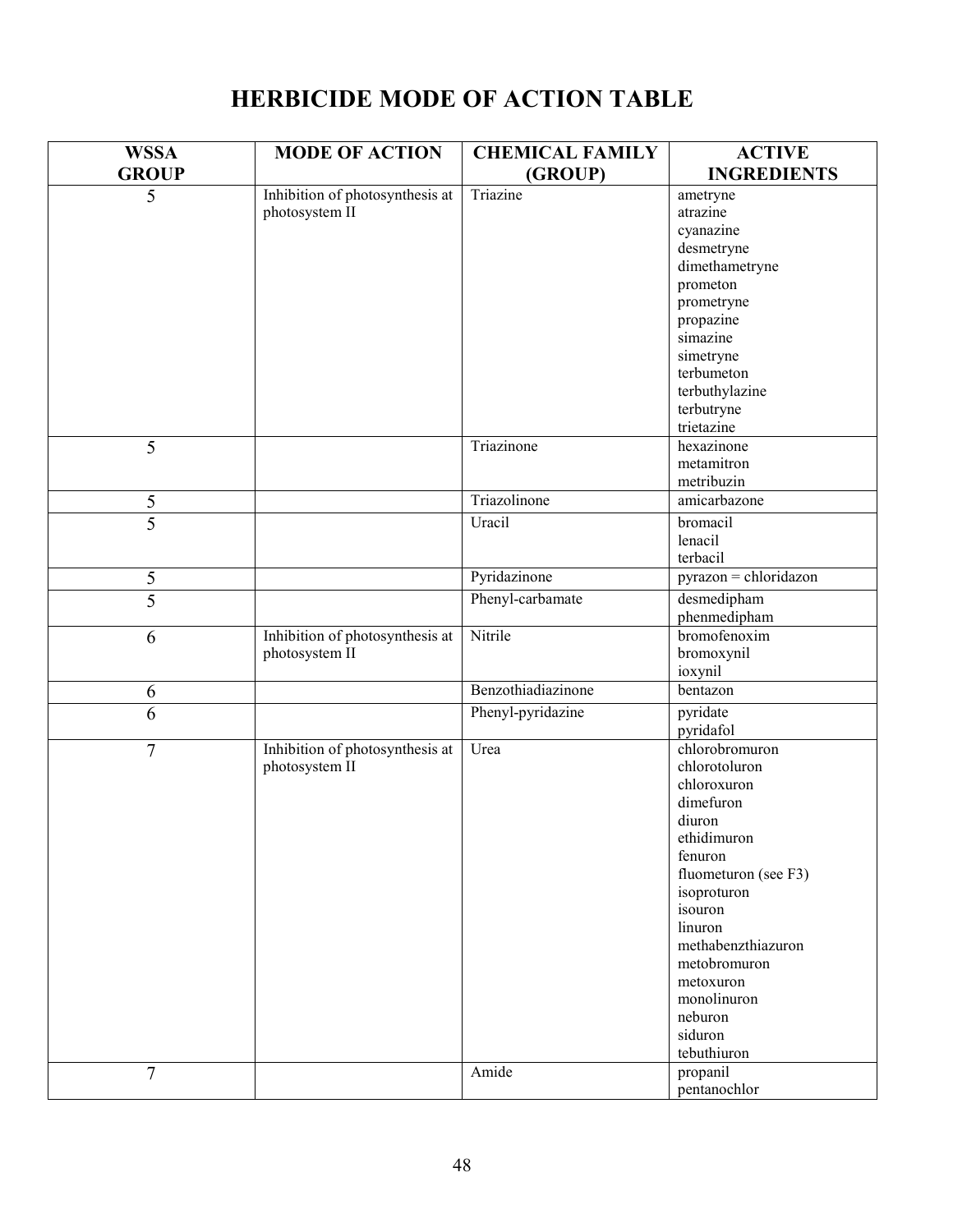| <b>WSSA</b>  | <b>MODE OF ACTION</b>                                                                           | <b>CHEMICAL FAMILY</b> | <b>ACTIVE</b>                                                                                                                                                                               |
|--------------|-------------------------------------------------------------------------------------------------|------------------------|---------------------------------------------------------------------------------------------------------------------------------------------------------------------------------------------|
| <b>GROUP</b> |                                                                                                 | (GROUP)                | <b>INGREDIENTS</b>                                                                                                                                                                          |
| 8            | Inhibition of lipid synthesis -<br>not ACCase inhibition                                        | Thiocarbamate          | butylate<br>cycloate<br>dimepiperate<br><b>EPTC</b><br>esprocarb<br>molinate<br>orbencarb<br>pebulate<br>prosulfocarb<br>thiobencarb = benthiocarb<br>tiocarbazil<br>triallate<br>vernolate |
| 8            |                                                                                                 | Phosphorodithioate     | bensulide                                                                                                                                                                                   |
| 8            |                                                                                                 | Benzofuran             | benfuresate<br>ethofumesate                                                                                                                                                                 |
| 9            | Inhibition of EPSP synthase                                                                     | Glycine                | glyphosate<br>sulfosate                                                                                                                                                                     |
| 10           | Inhibition of glutamine<br>synthetase                                                           | Phosphinic acid        | glufosinate-ammonium<br>$bialaphos = bilanaphos$                                                                                                                                            |
| 11           | Bleaching:<br>Inhibition of carotenoid<br>biosynthesis (unknown target)                         | Triazole               | amitrole<br>(in vivo inhibition of<br>lycopene cyclase)                                                                                                                                     |
| 12           | Bleaching:<br>Inhibition of carotenoid<br>biosynthesis at the phytoene<br>desaturase step (PDS) | Pyridazinone           | norflurazon                                                                                                                                                                                 |
| 12           |                                                                                                 | Pyridinecarboxamide    | diflufenican<br>picolinafen                                                                                                                                                                 |
| 12           |                                                                                                 | Other                  | beflubutamid<br>fluridone<br>flurochloridone<br>flurtamone                                                                                                                                  |
| 13           |                                                                                                 | Isoxazolidinone        | clomazone                                                                                                                                                                                   |
| 13           |                                                                                                 | Urea                   | fluometuron (see C2)                                                                                                                                                                        |
| 13           |                                                                                                 | Diphenylether          | aclonifen                                                                                                                                                                                   |
| 14           | Inhibition of<br>protoporphyrinogen oxidase<br>(PPO)                                            | Diphenylether          | acifluorfen-Na<br>bifenox<br>chlomethoxyfen<br>fluoroglycofen-ethyl<br>fomesafen<br>halosafen<br>lactofen<br>oxyfluorfen                                                                    |
| 14           |                                                                                                 | Phenylpyrazole         | fluazolate<br>pyraflufen-ethyl                                                                                                                                                              |
| 14           |                                                                                                 | N-phenylphthalimide    | cinidon-ethyl<br>flumioxazin<br>flumiclorac-pentyl                                                                                                                                          |
| 14           |                                                                                                 | Thiadiazole            | fluthiacet-methyl<br>thidiazimin                                                                                                                                                            |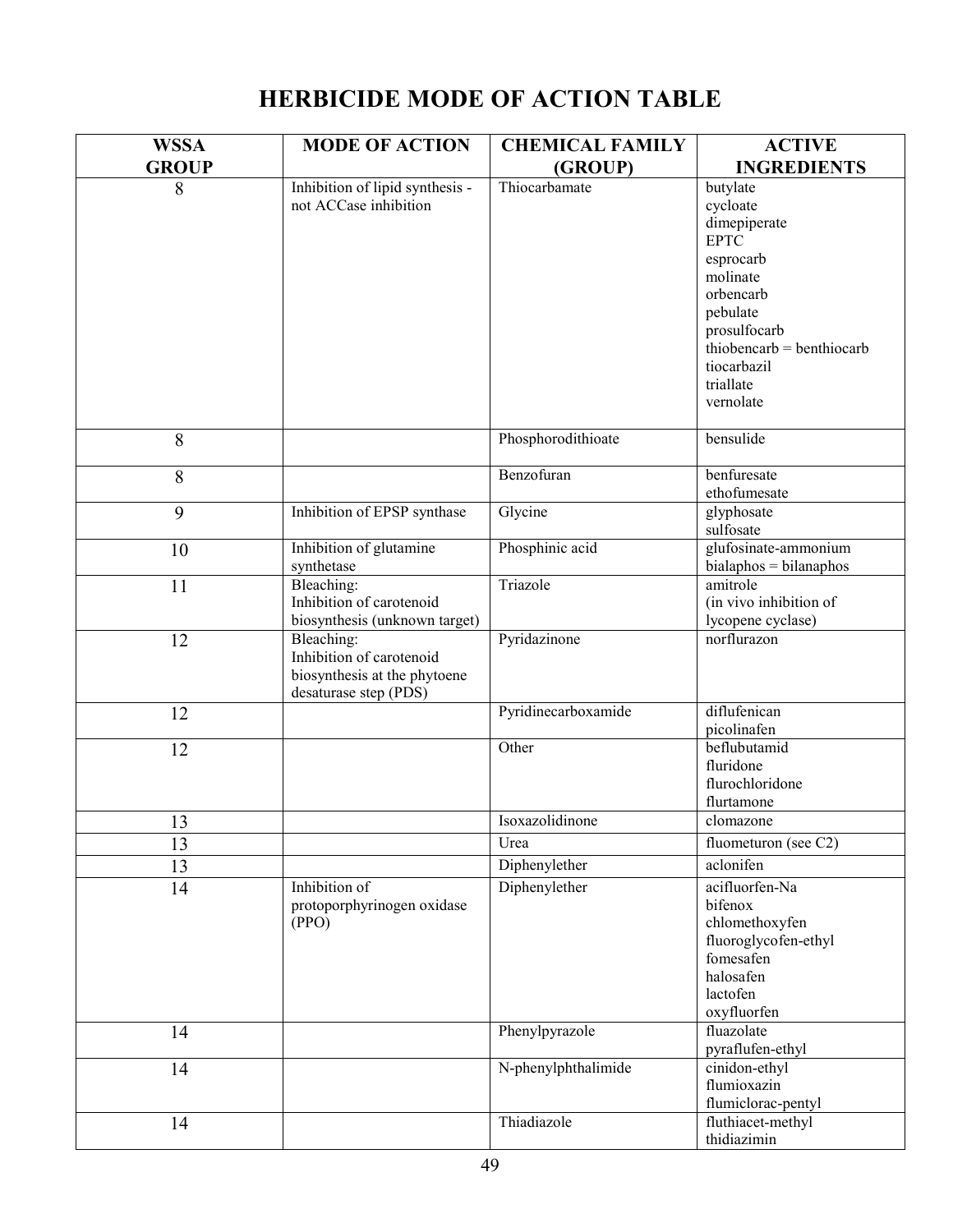| <b>WSSA</b>     | <b>MODE OF ACTION</b>                           | <b>CHEMICAL FAMILY</b> | <b>ACTIVE</b>         |
|-----------------|-------------------------------------------------|------------------------|-----------------------|
| <b>GROUP</b>    |                                                 | (GROUP)                | <b>INGREDIENTS</b>    |
| 14              |                                                 | Oxadiazole             | oxadiazon             |
|                 |                                                 |                        | oxadiargyl            |
| 14              |                                                 | Triazolinone           | azafenidin            |
|                 |                                                 |                        | carfentrazone-ethyl   |
|                 |                                                 |                        | sulfentrazone         |
| 14              |                                                 | Oxazolidinedione       | Pentoxazone           |
| 14              |                                                 | Pyrimidindione         | benzfendizone         |
|                 |                                                 |                        | butafenacil           |
| 14              |                                                 | Other                  | pyraclonil            |
|                 |                                                 |                        | profluazol            |
|                 |                                                 |                        | flufenpyr-ethyl       |
| 15              | Inhibition of VLCFAs (see                       | Chloroacetamide        | acetochlor            |
|                 | Remarks)                                        |                        | alachlor<br>butachlor |
|                 | (Inhibition of cell division)                   |                        | dimethachlor          |
| 15              |                                                 |                        | dimethanamid          |
|                 |                                                 |                        | metazachlor           |
|                 |                                                 |                        | metolachlor           |
|                 |                                                 |                        | pethoxamid            |
| 15              |                                                 |                        | pretilachlor          |
|                 |                                                 |                        | propachlor            |
|                 |                                                 |                        | propisochlor          |
|                 |                                                 |                        | thenylchlor           |
| 15              |                                                 | Acetamide              | diphenamid            |
|                 |                                                 |                        | napropamide           |
|                 |                                                 |                        | naproanilide          |
| 15              |                                                 | Oxyacetamide           | flufenacet            |
|                 |                                                 |                        | mefenacet             |
| 15              |                                                 | Tetrazolinone          | fentrazamide          |
| $\overline{15}$ |                                                 | Other                  | anilofos              |
|                 |                                                 |                        | cafenstrole           |
|                 |                                                 |                        | piperophos            |
| 17              |                                                 | Organoarsenical        | <b>DSMA</b>           |
|                 |                                                 |                        | <b>MSMA</b>           |
| 18              | Inhibition of DHP<br>(dihydropteroate) synthase | Carbamate              | asulam                |
| 19              | Inhibition of auxin transport                   | Phthalamate            | naptalam              |
|                 |                                                 | Semicarbazone          | diflufenzopyr-Na      |
| 20              | Inhibition of cell wall                         | Nitrile                | dichlobenil           |
|                 | (cellulose) synthesis                           |                        | chlorthiamid          |
| 21              |                                                 | Benzamide              | isoxaben              |
| $\overline{21}$ |                                                 | Triazolocarboxamide    | flupoxam              |
| $\overline{22}$ | Photosystem-I-electron                          | Bipyridylium           | diquat                |
|                 | diversion                                       |                        | paraquat              |
| 23              | Inhibition of mitosis /                         | Carbamate              | chlorpropham          |
|                 | microtubule organisation                        |                        | propham               |
|                 |                                                 |                        | carbetamide           |
| 24              | Uncoupling (Membrane                            | Dinitrophenol          | <b>DNOC</b>           |
|                 | disruption)                                     |                        | dinoseb               |
|                 |                                                 |                        | dinoterb              |